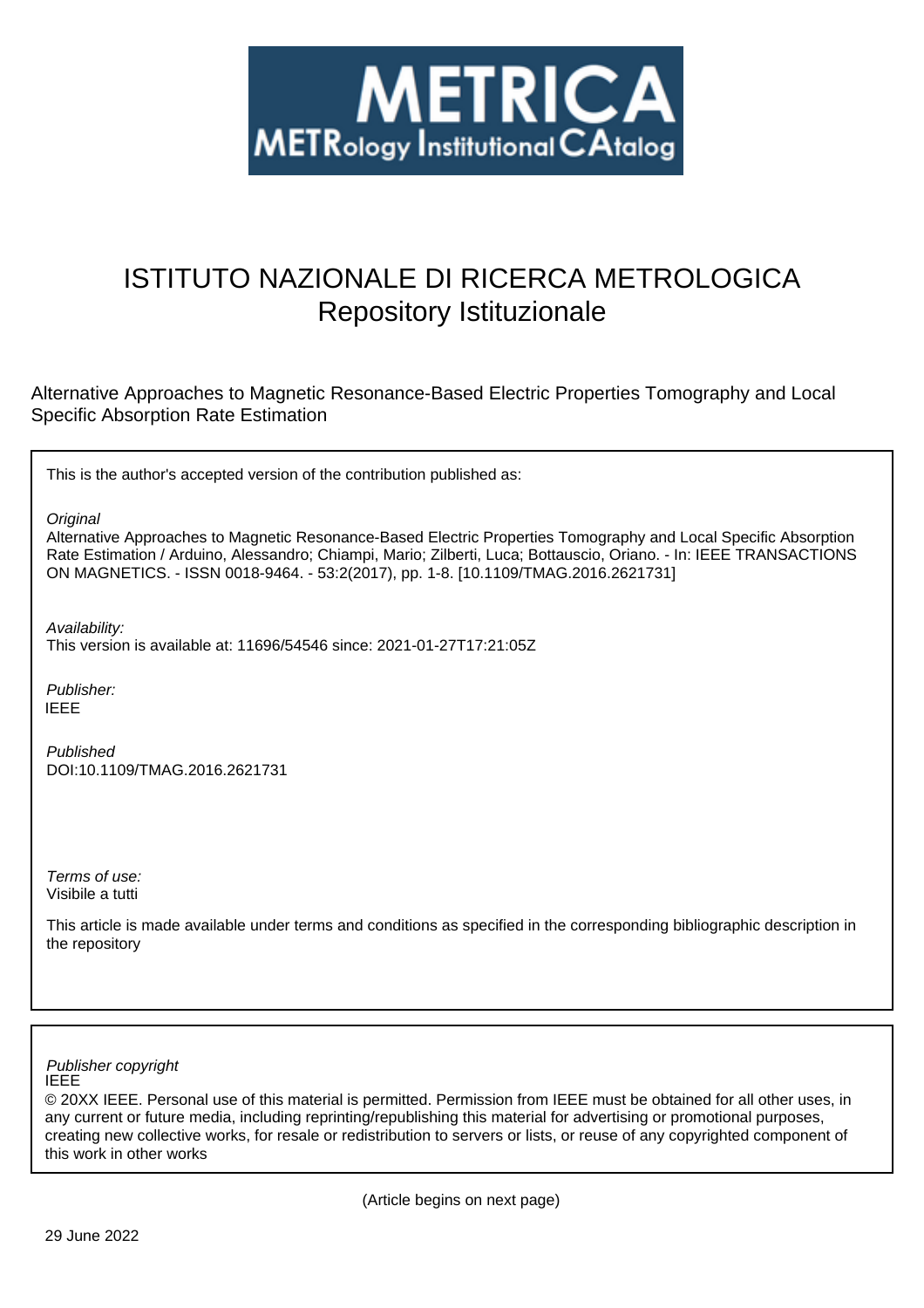**Alternative approaches to magnetic resonance based electric properties tomography and local specific absorption rate estimation**

# **Authors**

Alessandro Arduino<sup>a,b\*</sup>, Mario Chiampi<sup>a</sup>, Luca Zilberti<sup>b</sup>, Oriano Bottauscio<sup>b</sup>

# **Author affiliation**

<sup>a</sup> Dipartimento Energia – Politecnico di Torino – Corso Duca degli Abruzzi, 24 – 10129 Torino, Italia <sup>b</sup> Istituto Nazionale di Ricerca Metrologica (INRIM) – Strada delle Cacce, 91 – 10135 Torino, Italia

\* Correspondence should be addressed to: alessandro.arduino@polito.it

Published journal article available at DOI: https://doi.org/10.1109/TMAG.2016.2621731

© 2021 IEEE. Personal use of this material is permitted. Permission from IEEE must be obtained for all other uses, in any current or future media, including reprinting/republishing this material for advertising or promotional purposes, creating new collective works, for resale or redistribution to servers or lists, or reuse of any copyrighted component of this work in other works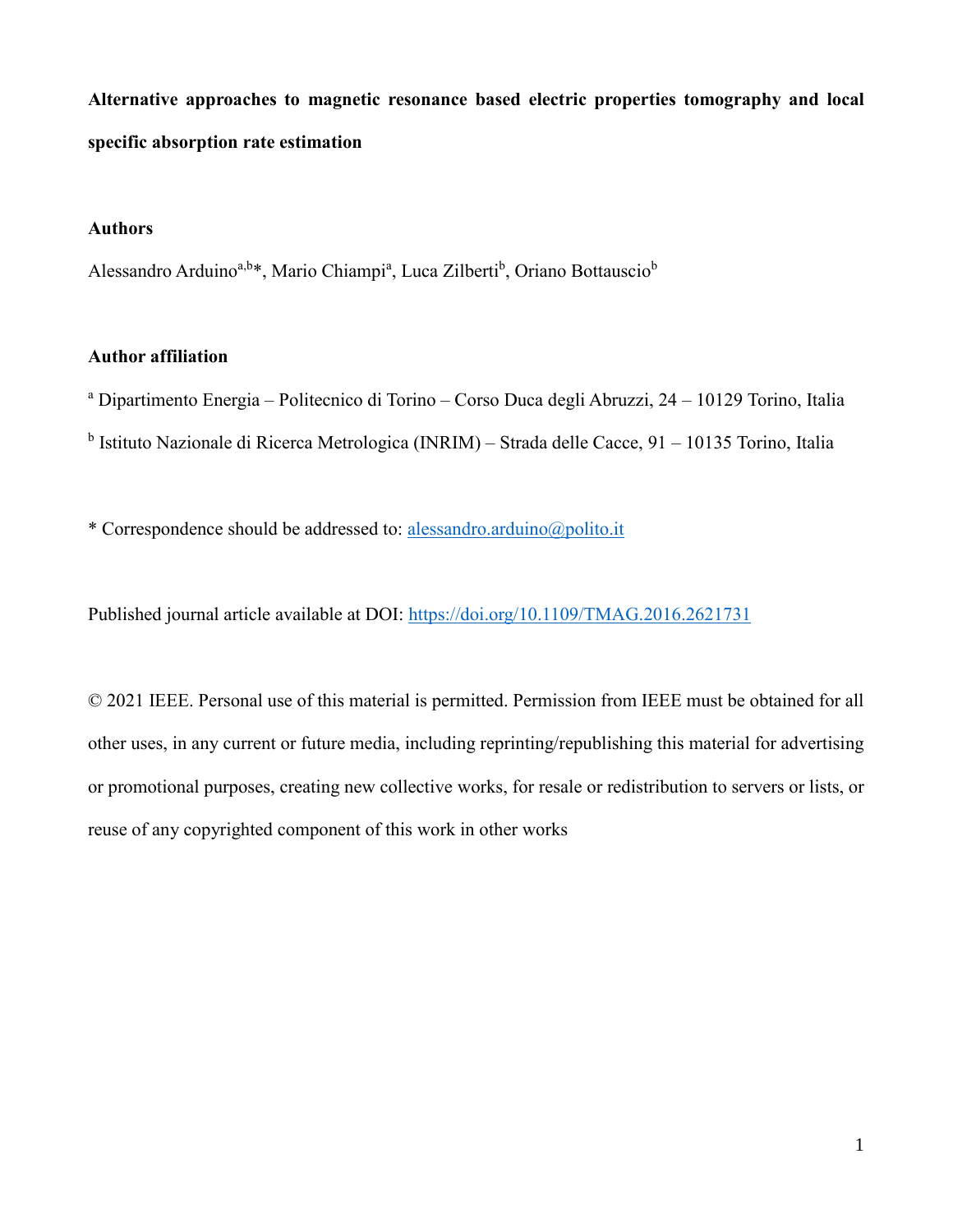# **Alternative Approaches to Magnetic Resonance-based Electric Properties Tomography and Local Specific Absorption Rate Estimation**

Alessandro Arduino<sup>1,2</sup>, Mario Chiampi<sup>1</sup>, Luca Zilberti<sup>2</sup> and Oriano Bottauscio<sup>2</sup>, *IEEE Senior Member* 

<sup>1</sup>Dipartimento Energia –Politecnico di Torino – Corso Duca degli Abruzzi, 24 – 10129 Torino, Italia 2 Istituto Nazionale di Ricerca Metrologica (INRIM) – Strada delle Cacce, 91 – 10135 Torino, Italia

**In this paper, three electric properties tomography techniques based on magnetic resonance are applied to a realistic two-dimensional**  model problem representing the waist of an adult man. The capability of the inverse methods to recover the actual distribution of the **electric properties is discussed and compared. In addition, the possibility to extend the methods to the estimate of local specific absorption rate of the radiofrequency field generated in a magnetic resonance imaging, data concerning safety issues, is considered and compared.**

*Index Terms***—electric properties tomography, inverse methods, magnetic resonance imaging, numerical simulation.** 

#### I. INTRODUCTION

THE DOSIMETRIC ISSUES related to the radiofrequency THE DOSIMETRIC ISSUES related to the radiofrequency (RF) field generated by the magnetic resonance imaging (MRI) scanners are a relevant topic in safety research [1]-[3]. In particular, one of the physiological effects with respect to safety is tissue heating, which is described in terms of specific absorption rate (SAR) and the relevant standard is IEC 60601- 2-33, for the basic safety and essential performance of magnetic resonance equipment for medical diagnosis [4]. To comply with safety issues, numerical techniques and advanced anatomical human models associated with biological tissue properties have been developed in recent years (see for example [5], [6]).

In order to move towards a patient specific dosimetry, quantitative imaging technologies able to determine the electric conductivity and permittivity distribution at RF inside the patient body should be adopted. Nowadays, this kind of technology can be found in microwave imaging [7], [8] that uses a radar system around the inspected body. Clearly, the use of the only MRI scanner should be preferable, in order to limit the introduction of other equipment, possibly more invasive. A first attempt in this direction has been done with the magnetic resonance-based electric impedance tomography [9], [10], that recover the electric properties at low frequencies. In 1991 Haacke and collaborators [11] suggest the possibility to estimate the electric properties at RF starting from the measurement of the RF magnetic field performed by the MRI scanner itself. This method, rediscovered in recent years [12]- [14], has been called the magnetic resonance-based electric properties tomography (denoted by MREPT, or simpler EPT).

A successful implementation of MREPT would lead to additional quantitative information to MRI results useful in many applications other than the safety one [15], [16]. For

Digital Object Identifier (inserted by IEEE).

example, MREPT would help in clinical oncology, because of the higher electric conductivity of some kind of cancerous aggregates with respect to the healthy tissue [17], [18]; and in dosimetry, for example in hyperthermia therapy treatment planning [19], [20].

Probably driven by the prospect of several applications, the scientific community has proposed a plethora of variants for its implementation, which can be divided into at least two main categories of methods: the local and the global ones.

The formers, more similar to the original proposal of Haacke, try to recover the electric properties in each point of the domain by elaborating the electromagnetic (Maxwell's or Helmholtz's) equations locally. These methods have been proved to be feasible in *in vivo* experiments [14], [21], [22]; however strong errors arise at the interfaces between tissues [23] as a consequence of the need of estimating first and second order derivatives of the magnetic field from measured data, often affected by noise. Moreover, the approximation of second order derivatives in presence of sharp variations in electric properties leads to unbounded errors also in ideal noise-free situations. Some techniques have been proposed to fix this kind of errors, like the use of shape-varying kernels [24], [25] or the preliminary recovery of the gradients of the electric properties [26].

On the other hand, global methods study the whole electromagnetic problem at once. Consequently, the recovery of electric properties is performed at a higher computational cost. A first example of global method is reported in [27], where a linear convection-reaction equation is solved using an appropriate numerical method, but, since the coefficients of the proposed partial differential equation are related to the magnetic field derivatives, the difficulty of their estimation still occurs. Some promising methods, recently proposed, deal with the MREPT inverse problem as an optimal control problem [28]-[30], without the need of estimating the magnetic field derivatives.

In this paper, the performances of three main methods are analysed with reference to a noise-free, two-dimensional, model problem. The magnetic field generated at 128 MHz

Manuscript received July 12, 2016. Corresponding author: A. Arduino (email: alessandro.arduino@polito.it).

Color versions of one or more of the figures in this paper are available online at http://ieeexplore.ieee.org.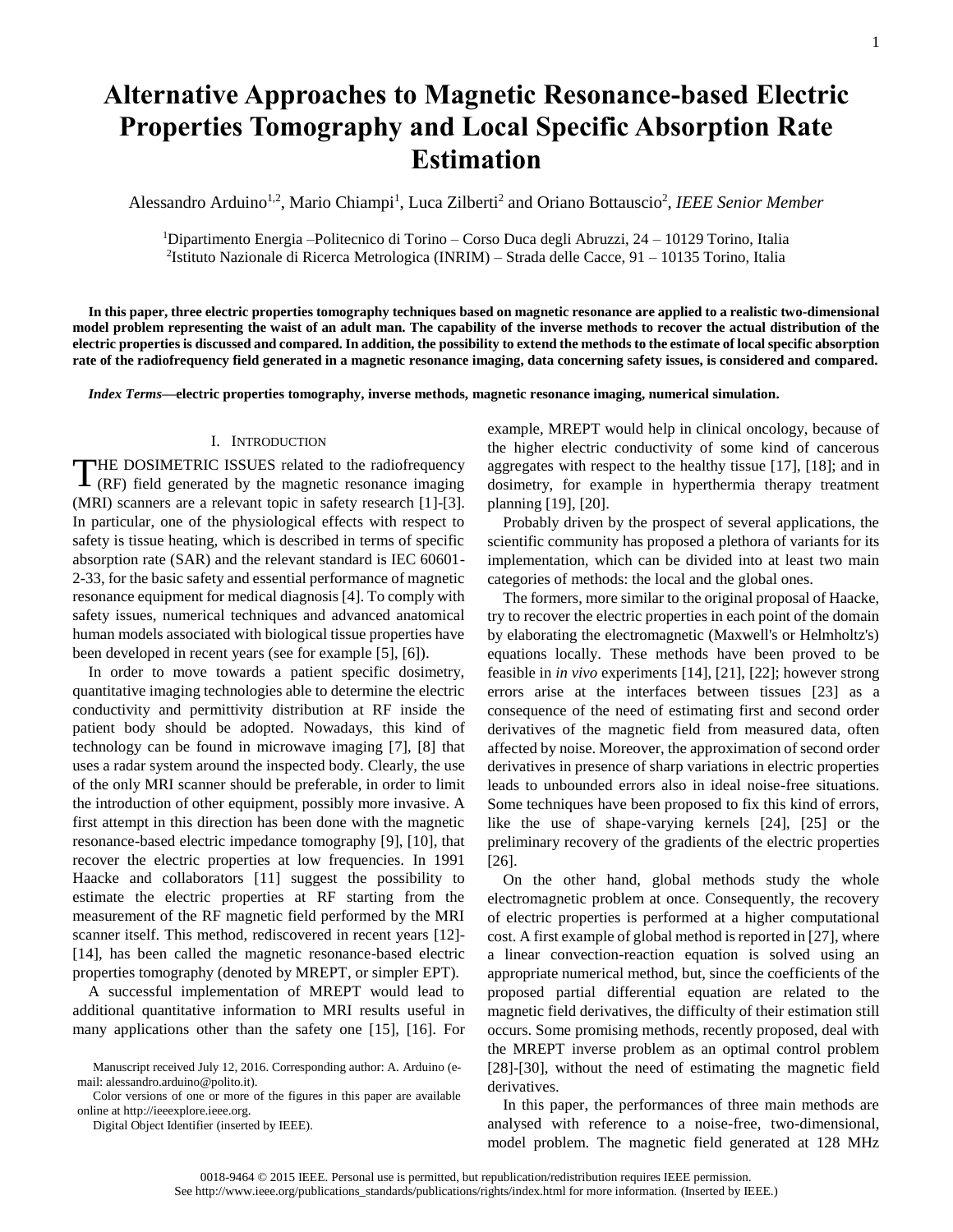inside a transversal section of the waist of the anatomical human model 'Duke' [31] by a 16-leg birdcage is numerically computed and used as virtual measurement. In order to solve this direct problem, the electric properties of the biological tissues have been taken from the database of IT'IS Foundation [32]. The reconstructed electric properties are compared with the actual properties of the tissues in a statistical framework. Finally, the capability of the methods to estimate the power density dissipated by the electromagnetic radiation in the tissues is evaluated.

## II. METHODS

Two local MREPT methods [14], [33] and a global technique [29] are analysed in the following. The local methods have been chosen based on their historical relevance, which is proved by the constant development performed on them [24]-[26], [34] and by their *in vivo* feasibility [14], [21], [22]. Among the global methods, the analysed inverse approach [29], based on the contrast source inversion (CSI) method [35], has been preferred due to the drawbacks of the other techniques. In fact, the direct approach [27] shows the same criticalities of local methods, the approach proposed in [28] is able to recover only the electric conductivity, and technique [30], which deals with a constrained optimization problem, has a more complicated mathematical formulation and would require a higher computational effort.

#### *A. Local methods*

Both the analysed local methods derive from the same partial differential equation for the time-harmonic magnetic field *H* in isotropic, heterogeneous, magnetically neutral medium:

$$
-\nabla^2 \boldsymbol{H} = \frac{1}{\tilde{\varepsilon}} \nabla \tilde{\varepsilon} \times (\nabla \times \boldsymbol{H}) + \omega^2 \mu_0 \tilde{\varepsilon} \boldsymbol{H} . \tag{1}
$$

In this equation, written exploiting the phasor notation with reference to the maximum value,  $\omega$  is the angular frequency,  $\mu_0$ is the magnetic permeability of vacuum and the problem unknown is the complex permittivity of the medium  $\tilde{\varepsilon} = \varepsilon_0 \varepsilon_{\rm r} - i \sigma / \omega$  (being  $\varepsilon_0$  the vacuum electric permittivity,  $\varepsilon_{\rm r}$ the relative permittivity and  $\sigma$  the equivalent electric conductivity). However, the MRI equipment is able to measure only the rotating component of the magnetic field  $H^+$ , which rotates in the same wise as the nuclear precession induced by the static field [36] and does not include  $H<sub>z</sub>$ 

$$
H^+ = \frac{H_x + \mathrm{i}H_y}{2},\tag{2}
$$

where  $H_x$  and  $H_y$  denote the Cartesian components of the magnetic field transverse to the static field. Thus, the proposed methods restrict the application of (1) to such component, leading to the fundamental equation for the studied local methods:

thods:

\n
$$
\omega^{2} \mu_{0} \tilde{\varepsilon} H^{+} - \frac{1}{\tilde{\varepsilon}} \left( \frac{\partial \tilde{\varepsilon}}{\partial x} + i \frac{\partial \tilde{\varepsilon}}{\partial y} \right) \left( \frac{\partial H^{+}}{\partial x} - i \frac{\partial H^{+}}{\partial y} \right) - \frac{1}{\tilde{\varepsilon}} \frac{\partial \tilde{\varepsilon}}{\partial z} \frac{\partial H^{+}}{\partial z} = (3) = -\nabla^{2} H^{+}.
$$

*1) Method 1*

Method 1 assumes the local homogeneity of the electric

properties [14], cancelling the gradients of  $\tilde{\varepsilon}$ . Consequently, equation (3) reduces to the homogeneous Helmholtz equation for *H<sup>+</sup>* , whose inversion leads to the direct formula for the complex permittivity [26]

$$
\tilde{\varepsilon} = -\frac{\nabla^2 H^+}{\omega^2 \mu_0 H^+} \,. \tag{4}
$$

The simplicity of relation (4) allows an independent reconstruction of relative permittivity and electric conductivity, at the cost of a further approximation for their reconstruction [34]. Precisely, involving only the magnitude of the positively rotating component of the magnetic field  $/H^+$ , the relative permittivity can be estimated adopting the formula

$$
\varepsilon = -\frac{\nabla^2 |H^+|}{\omega^2 \mu_0 |H^+|} \,. \tag{5}
$$

Conversely, by elaborating only the phase  $\varphi^+$  of the magnetic field, the electric conductivity can be estimated as

$$
\sigma = \frac{\nabla^2 \varphi^+}{\omega \mu_0} \,. \tag{6}
$$

As shown in [14], equation (5) presents the highest errors when  $\omega \varepsilon \gg \sigma$ , condition verified practically by all the biological tissues at 64 MHz. Vice versa, equation (6) which presents the highest errors when the opposite condition *σ*≫*ωε* is verified, is proved to be very useful in the estimate of the electric conductivity of biological tissues [17], [18].

*2) Method 2*

Method 2 does not introduce approximations in (3), but, to elaborate the equation locally, it assumes in each point of interest the complex permittivity  $\tilde{\varepsilon}$  and its derivatives  $\left(\partial_x \tilde{\varepsilon} + i \partial_y \tilde{\varepsilon}\right)/\tilde{\varepsilon}$  and  $\left(\partial_z \tilde{\varepsilon}\right)/\tilde{\varepsilon}$  as algebraically independent unknowns [33]. Consequently, a system of at least three linearly independent equations is obtained from (3), where the coefficients are deduced from measurements of magnetic fields generated by linearly independent sources. This task is fulfilled considering linear combinations of the retrieved *H<sup>+</sup>* of individual coil element, which can be measured using multichannel transceiver antennas [33]. The resulting linear system is solved in the least square sense to evaluate the complex permittivity at each node.

It is worth mentioning that the development of this method allows retrieving information on the magnetic field in addition to the measured one when adopting appropriate antennas and sequences [37].

Method 1 and Method 2 require the estimate of the second order derivatives of the rotating magnetic field  $H^+$  from the measured data, an operation that is the main source of errors for both methods [23]. In this paper, since the noise in the measured signals is neglected, the inverse operation is simply performed with a second order centred finite difference scheme in the inner nodes, and forward/backward finite differences in the boundary nodes. In presence of noise, some filtering technique like Savitzky-Golay filter [38] can be used to retrieve the information on the derivatives.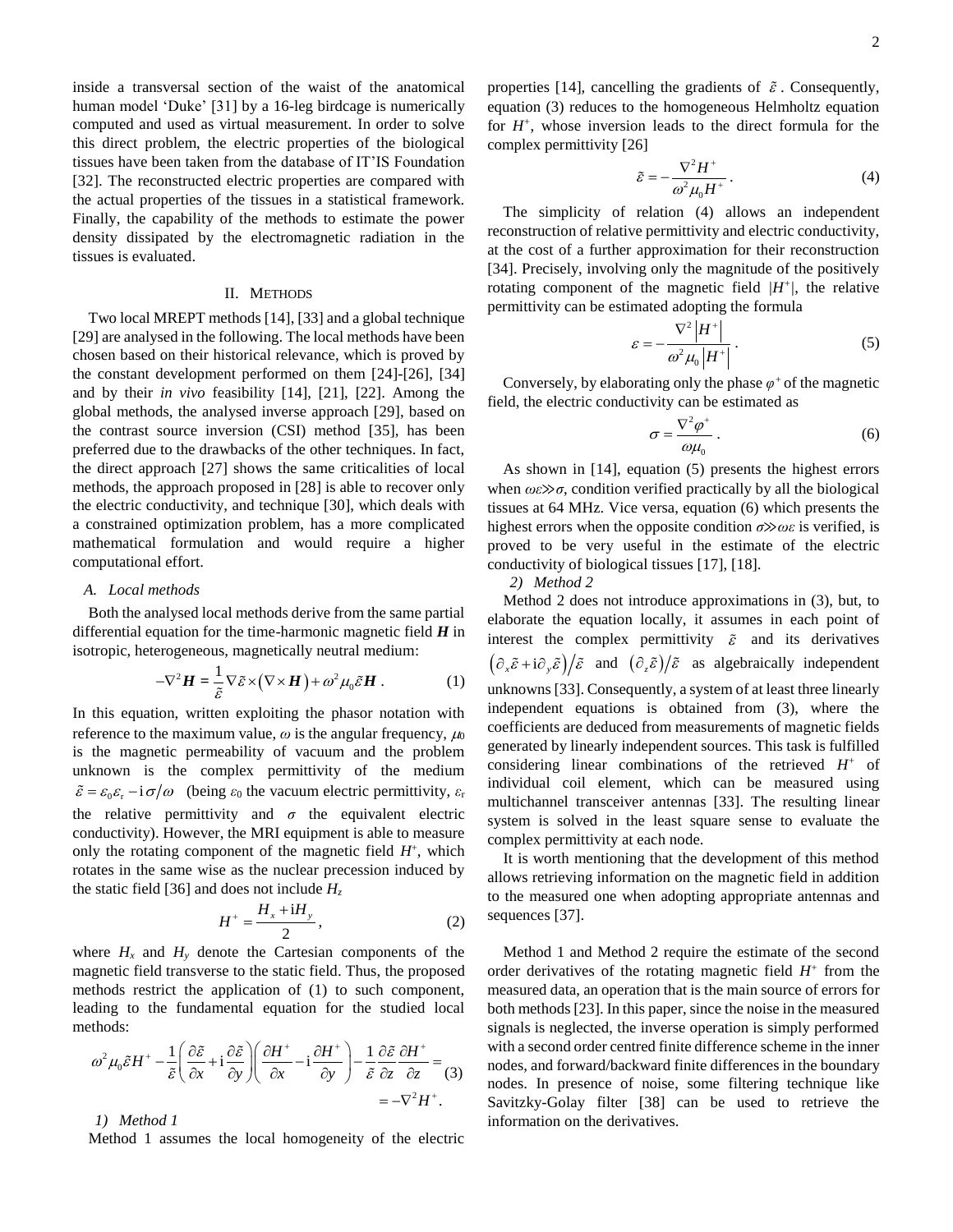Due to the discontinuity of the electric properties, also the Laplacian of the magnetic field is discontinuous at the interfaces between tissues. Thus, errors arise when nodes at the interface between different tissues are included in the kernel of the finite difference scheme. In order to avoid this kind of errors, the derivatives can be computed separately for each material (segmentation), taking advantage in a real application from the result of the imaging procedure. Actually, segmentation is not a trivial task that may merge different tissues into a single region or introduce artificial boundaries, especially when applied to a region with many tissues (as the abdomen). For both local methods, the effect of an ideal segmentation (i.e., able to distinguish precisely each tissue in the domain) as a shape-varying kernel technique is studied.

### *B. Global method*

Method 3 follows a global approach based on Maxwell's equations on the whole region of interest, assuming to know the incident electromagnetic field generated by the RF coil in vacuum [29]. In this paper, where an unshielded birdcage is considered, the scattered electromagnetic field can be exactly formulated in integral form adopting the dyadic Green's functions

$$
\mathbf{E}^s[\mathbf{w}](\mathbf{x}) = \int_{\Omega} \mathbf{G}^{EJ}(\mathbf{x} - \mathbf{y}) \mathbf{w}(\mathbf{y}) d\mu(\mathbf{y}), \tag{7}
$$

$$
\mathbf{H}^s[\mathbf{w}](\mathbf{x}) = \int_{\Omega} \mathbf{G}^{HJ}(\mathbf{x} - \mathbf{y}) \mathbf{w}(\mathbf{y}) d\mu(\mathbf{y}), \tag{8}
$$

with  $\mathbf{G}^{\text{EJ}}(\mathbf{r}) = (\nabla \nabla + k^2 \mathbf{I}) \psi(\mathbf{r})$  and  $\mathbf{G}^{\text{HJ}}(\mathbf{r}) = i \omega \varepsilon_0 \nabla \psi(\mathbf{r}) \times \mathbf{I}$ , where  $\psi(\mathbf{r})$  is the fundamental solution of the Helmholtz equation with propagation coefficient  $k = \omega \sqrt{\varepsilon_0 \mu_0}$ and Sommerfeld radiation condition, **I** is the identity operator and  $\mathbf{w} = \chi \mathbf{E}$  is the contrast source. The contrast function  $\chi = \tilde{\varepsilon}/\varepsilon_0 - 1$  is the actual unknown of the MREPT problem. Since the optimization procedure is performed working on the scattered field, the reference data is no longer the positively rotating component of the magnetic field  $H^+$  but its scattered portion *H+;*<sup>s</sup> .

The objective function of the optimization method is defined as the sum of two contributions: the data cost and the object cost. The former is defined through the data residual, namely the difference between the measured scattered magnetic field and the one produced by the current estimation of the contrast source

$$
\rho[\mathbf{w}] = H^{+s} - \frac{H_x^s[\mathbf{w}] + iH_y^s[\mathbf{w}]}{2}.
$$
 (9)

Similarly, the object cost is defined through the object residual, which is the difference between the actual incident contrast source and its current estimation

$$
\mathbf{r}[\mathbf{w}, \chi] = \chi \mathbf{E}^i - \mathbf{w} + \chi \mathbf{E}^s[\mathbf{w}]. \tag{10}
$$

Formally, Method 3 searches the point of minimum  $(\mathbf{w}^*, \chi^*)$  of the cost function

$$
F[\mathbf{w}, \chi] = \frac{\|\rho[\mathbf{w}]\|_{L^2(\Omega)}^2}{2\|H^{+s}\|_{L^2(\Omega)}^2} + \frac{\|\mathbf{r}[\mathbf{w}, \chi]\|_{L^2(\Omega)}^2}{2\|\chi \mathbf{E}^i\|_{L^2(\Omega)}^2}
$$
(11)

The minimization problem is numerically solved adopting a two-step alternating conjugate-gradient update procedure with Polak-Ribière directions [35]. More precisely, by assuming the estimation of the contrast source  $\mathbf{w}^{[n-1]}$  and the contrast function  $\chi^{[n-1]}$  known at the iterative step *n-1*, at first the contrast source is updated using the conjugate-gradient formula computed with the analytical expression of the gradient of the cost function with respect to the contrast source. Once the new contrast source  $\mathbf{w}^{[n]}$  is known, the contrast function is updated solving the minimization problem with respect to it, which reduces to a convex problem whose solution is easily obtained as  $\chi^{[n]} = \mathbf{w}^{[n]} \cdot \mathbf{E}^{[n]*} / \mathbf{E}^{[n]} \cdot \mathbf{E}^{[n]*}$ , with  $\mathbf{E}^{[n]} = \mathbf{E}^i + \mathbf{E}^s[\mathbf{w}^{[n]}]$ . The back propagation is used as initial guess for the contrast source [35] and the iterative procedure starts with the contrast function step.

A positivity constraint is imposed on relative permittivity and electric conductivity by simply enforcing unacceptable values of real and imaginary part of the contrast function to zero after each update step [35].

## *C. Estimation of power density*

The local Specific Absorption Rate (SAR) is proportional to the volume density of the power dissipated by the electromagnetic radiation in the tissues, which is quantified by the simple relation

$$
p = \sigma \frac{|\mathbf{E}|^2}{2},\tag{12}
$$

where **E** is the phasor of the electric field, related to the measurable magnetic field by the Ampère-Maxwell law

$$
\mathbf{E} = -\mathbf{i}\frac{1}{\omega\tilde{\epsilon}}\nabla \times \mathbf{H}.
$$
 (13)

While the complex permittivity (and in particular the electric conductivity) is estimated by any MREPT procedure, the local methods cannot give a direct estimation of the electric field, which is consequently deduced by equation (13). The curl of the magnetic field is approximated neglecting all its components but the positively rotating one, resulting in the relation

$$
\nabla \times \mathbf{H} \cong \mathbf{i} \frac{\partial H^+}{\partial z} \hat{\mathbf{i}} + \frac{\partial H^+}{\partial z} \hat{\mathbf{j}} - \left( \mathbf{i} \frac{\partial H^+}{\partial x} + \frac{\partial H^+}{\partial y} \right) \hat{\mathbf{k}}.
$$
 (14)

On the other hand, Method 3 can estimate the electric field by directly applying (7), resulting in a more precise approximation, since no contributions of the magnetic field are neglected. The retrieved electric field is substituted in (12) to evaluate the dissipated power density.

# III. RESULTS AND DISCUSSION

The electromagnetic field generated on a section of the waist of the anatomical human model 'Duke' [31] by 16 line sources distributed on a circle of radius 0.356 m has been numerically computed applying a homemade Method of Moments software on a regular grid of 2 mm side. Such source is a twodimensional approximation of an unshielded birdcage RF antenna working at 128 MHz (corresponding to the Larmor frequency for a 3 T static field). The reference electric properties of the tissues have been taken from the database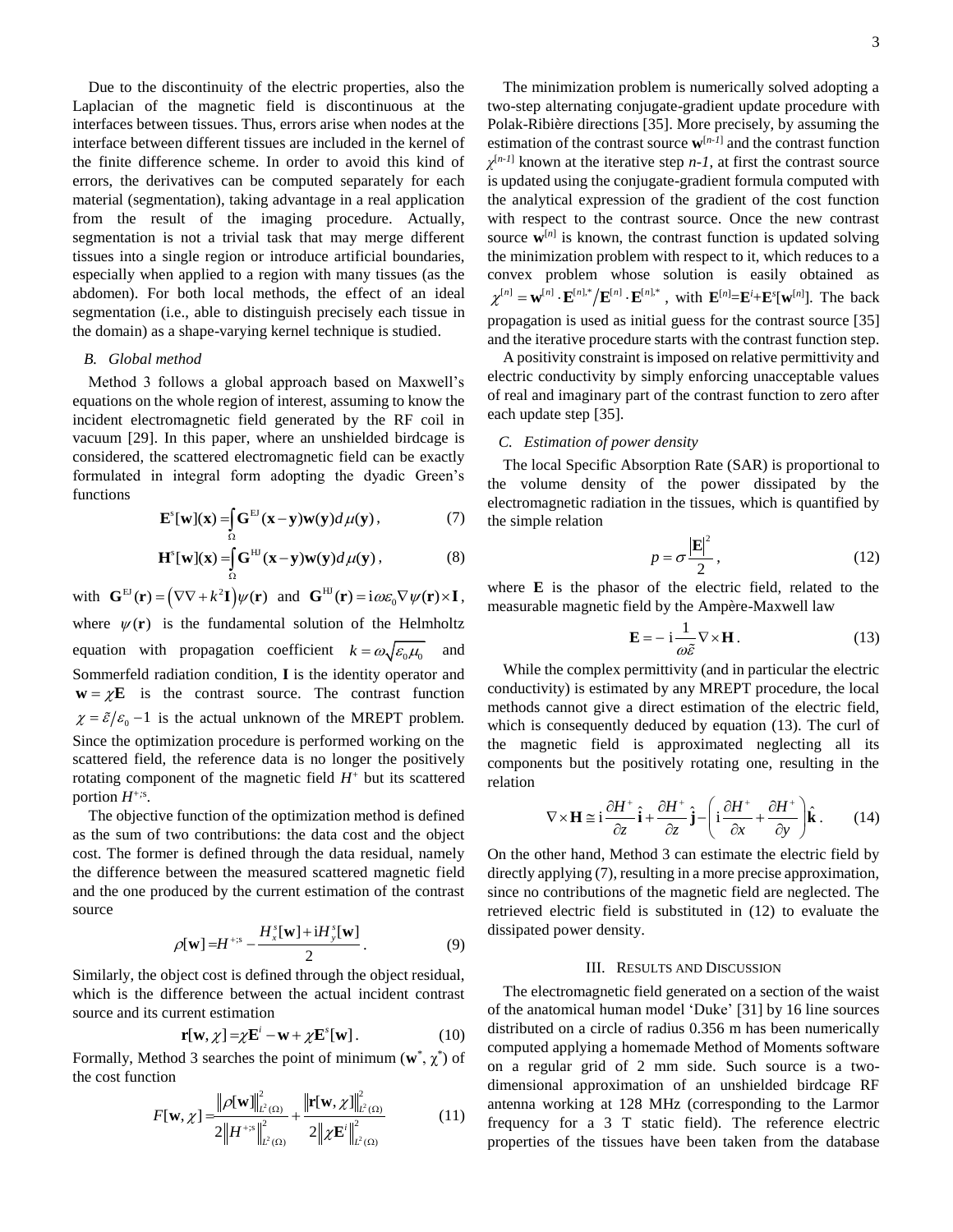

Fig. 1. Section of the waist with the electric tissue properties. First column: actual values; second column: reconstruction with Method 1; third column: reconstruction with Method 2; last column: reconstruction with Method 3 after 1000 iterations. The first row shows the relative permittivity, the second row shows the electric conductivity (S/m). All methods are applied on a 2 mm grid. The values out of range 1-200 for relative permittivity and 0-5 S/m for electric conductivity are discarded.

made available by the IT'IS Foundation [32], which collects data from literature and considers dispersive phenomena. The positively rotating component of the computed magnetic field has been assumed as virtual measurement for the reconstructive methods, using both its magnitude and its phase. In order to obtain more than one linearly independent magnetic field value for Method 2, the sources are collected in groups of four lines disposed symmetrically on the circle and only one group was switched-on at each simulation. Nonetheless, a comparison with an asymmetric distribution of the sources is performed considering groups of four consecutive lines, each one driven with the same current magnitude but a different phase, corresponding to the angular position of the line itself. Such configuration is clearly unphysical, since the summation of the currents crossing the 2D domain is different from zero, but it is useful for a theoretical demonstration, anyway. In the following, unless otherwise stated, Method 2 has to be considered applied to the former configuration. When needed, the field generated by the sources in vacuum has been directly computed applying the convolution integrals with the dyadic Green's functions.

The reference electric properties of the studied domain are reported in the first column of Fig. 1, which collects also the reconstructions achieved by the three methods on a regular grid of 2 mm, showing both the relative permittivity (top) and the electric conductivity (bottom). When the reconstructive technique led to a negative or too high value (over 200 for relative permittivity and over 5 S/m for electric conductivity) in a point, that value has been discarded. The considered region presents many tissues, some of them spatially very confined in at least one direction. Thus, the hypothesis of local homogeneity of Method 1 is often not fulfilled and in many points the reconstructed value is discarded (Fig. 1, column 2). Method 2 reaches better results since no hypotheses are introduced in its formulation; nonetheless, almost the totality of its errors are located at interfaces between tissues, confirming the criticality of Laplacian estimation (Fig. 1, column 3). Finally, Method 3 after 1000 iterations shows a further reduced



Fig. 2. Reconstruction of relative permittivity and electric conductivity with Method 2 applied to asymmetric configuration. As for Fig. 1, the method is applied on a 2 mm grid, and the values out of range 1-200 for relative permittivity and 0-5 S/m for electric conductivity are discarded.

error, since no reconstructed value has been discarded and very small details, like blood vessels and cerebrospinal fluid, are accurately recovered (Fig. 1, column 4). The higher accuracy comes together with a higher computational demand: on a standard desktop PC, our homemade sequential C++ code requires about 7 minutes to perform 1000 iterations of Method 3, 1.2 s for the execution of Method 2 and 0.05 s for Method 1. Method 3 has been applied with 1000 iterations because at this point the root mean square error almost reaches its minimum. Nonetheless, the following considerations would remain the same if using only 300 iterations, which require about 2 minutes of computations. It is also important to underline that some margin of optimization is still possible (e.g., by parallelizing the code); thus, a prospective of improvement from the computational point of view can be envisaged.

The reconstructions achieved by Method 2 when applied to the asymmetric groups of sources are reported in Fig. 2. It is evident a sensible reduction of discarded points with respect to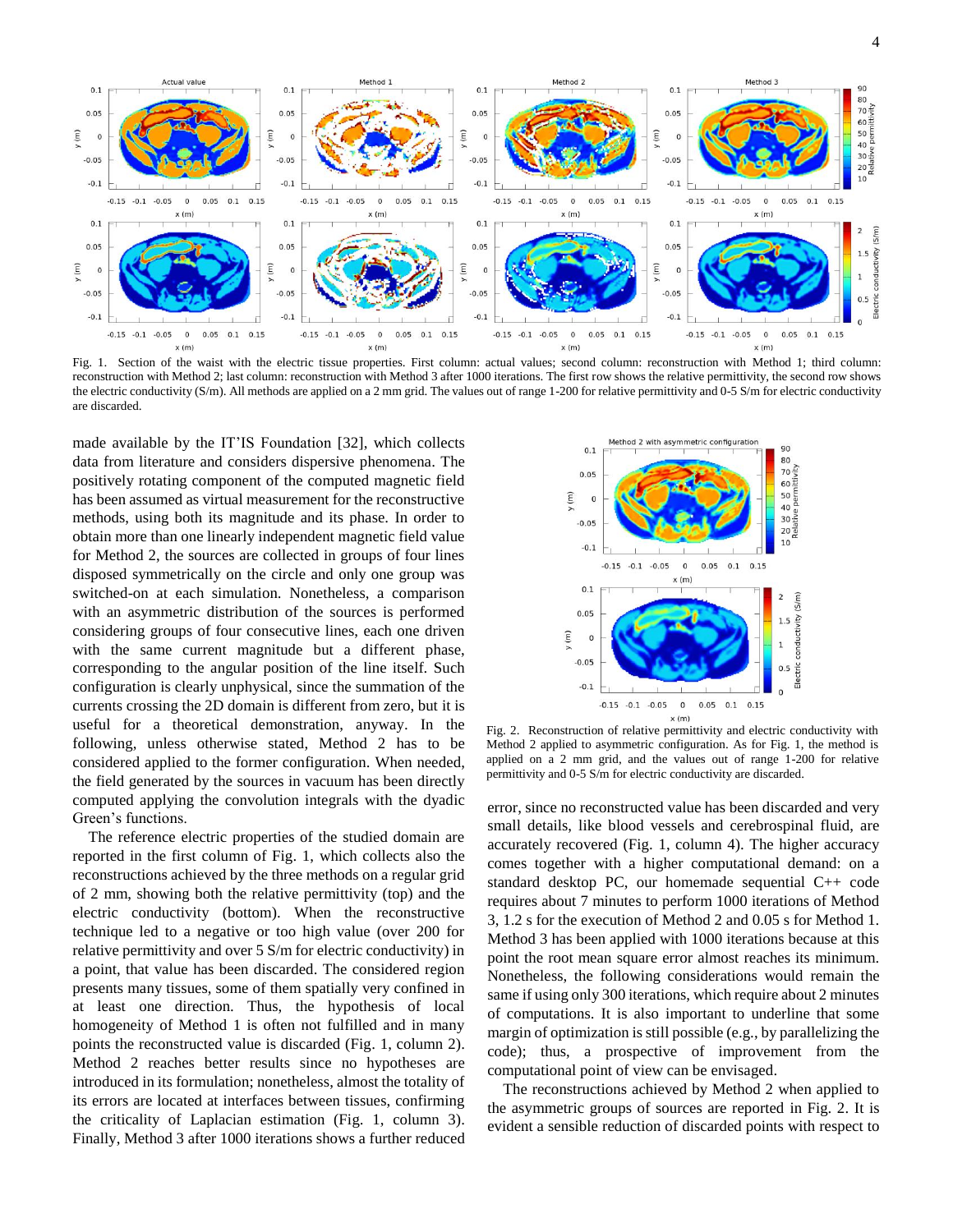

Fig. 3. Boxplot divided into quartiles of the estimated electric properties in the more extended tissues. The black horizontal line is the actual value. Method 3 is stopped after 1000 iterations. Values out of range 1-200 for relative permittivity and 0-5 S/m for electric conductivity are outliers.

the previous application of Method 2 (almost all the pixels are reconstructed) and the compensation of the error in Laplacian estimation at the interfaces, which in this case are smoothly recovered. This improvement has a twofold explanation. On one side, the asymmetric groups generate magnetic fields that are more different one to each other than those generated by the regular groups, especially in the central region; thus, more information are elaborated in the linear system behind Method 2. On the other side, since the magnetic fields generated by the asymmetric groups are more heterogeneous than the other ones, the derivatives can be approximated more precisely.

More quantitative considerations can be developed referring to Fig. 3, where the boxplots of the estimated electric properties, divided into quartiles, are collected for the most extended tissues, whose distribution in the domain is mapped in Fig. 4. The behaviour of the tissues taken into account is very different, due to their various geometrical distributions. For this reason the distinction between bone and vertebrae is convenient, despite the two are actually made of the same material. Looking at Fig. 3, it results that both bone and fat show a similar statistical distribution of the reconstruction, coherently with the



fact that their electric properties are quite similar and that both possess very narrow or isolated regions surrounded by tissues with quite different electric properties (predominantly muscle). The introduction of segmentation in both Method 1 and Method 2 reduces the variance in bone and fat estimation. It also increases the percentage of admissible point reconstructions in Method 1 (Table 1), but, on the other hand, it decreases the one of Method 2, since many segmented points are too isolated to allow the derivative computation on them. Although the electric properties of vertebrae are the same of bones, their reconstruction is much better than the ones of both the previously considered tissues. This is because vertebrae are surrounded by fat, which has very similar electric properties, and so the derivatives (included the Laplacian) are well estimated in every point of the domain. Since some points are too isolated for the derivatives approximation, the introduction of segmentation slightly worsens the reconstruction.

Since bone, fat and vertebrae have similar electric properties, they can be grouped and assumed to be segmented in a single region. The result of this segmentation, not reported in tables or figures, is interesting. By reducing the imposed interfaces, the number of reconstructed pixels increases for both Method 1 and 2. Precisely, the number of recovered pixels in the group passes from 62.7 % to 66.56 % for relative permittivity and from 62.3 % to 65.0 % for electric conductivity in case of Method 1, whereas for Method 2 it moves from 75.3 % to 80.2 % and from 78.3 % to 83.7 % for relative permittivity and electric conductivity, respectively. However, in the case of Method 2 the absence of segmentation is still favourable. In addition, the variance of the reconstruction of the group increases for Method 1  $(+2.7 %$  for relative permittivity and  $+11.0 %$  for electric conductivity) and for the reconstruction of electric conductivity with Method 2  $(+1.5\%)$ , but slightly decreases for Method 2 relative permittivity reconstruction (-3.8 %).

The muscle is the widest tissue in the studied region, constituted by many sub-regions of grouped pixels. The percentage of reconstruction (Table 1) is high for all methods; in particular, Method 1 shows a little advantage when performed using the segmentation, although the variance of the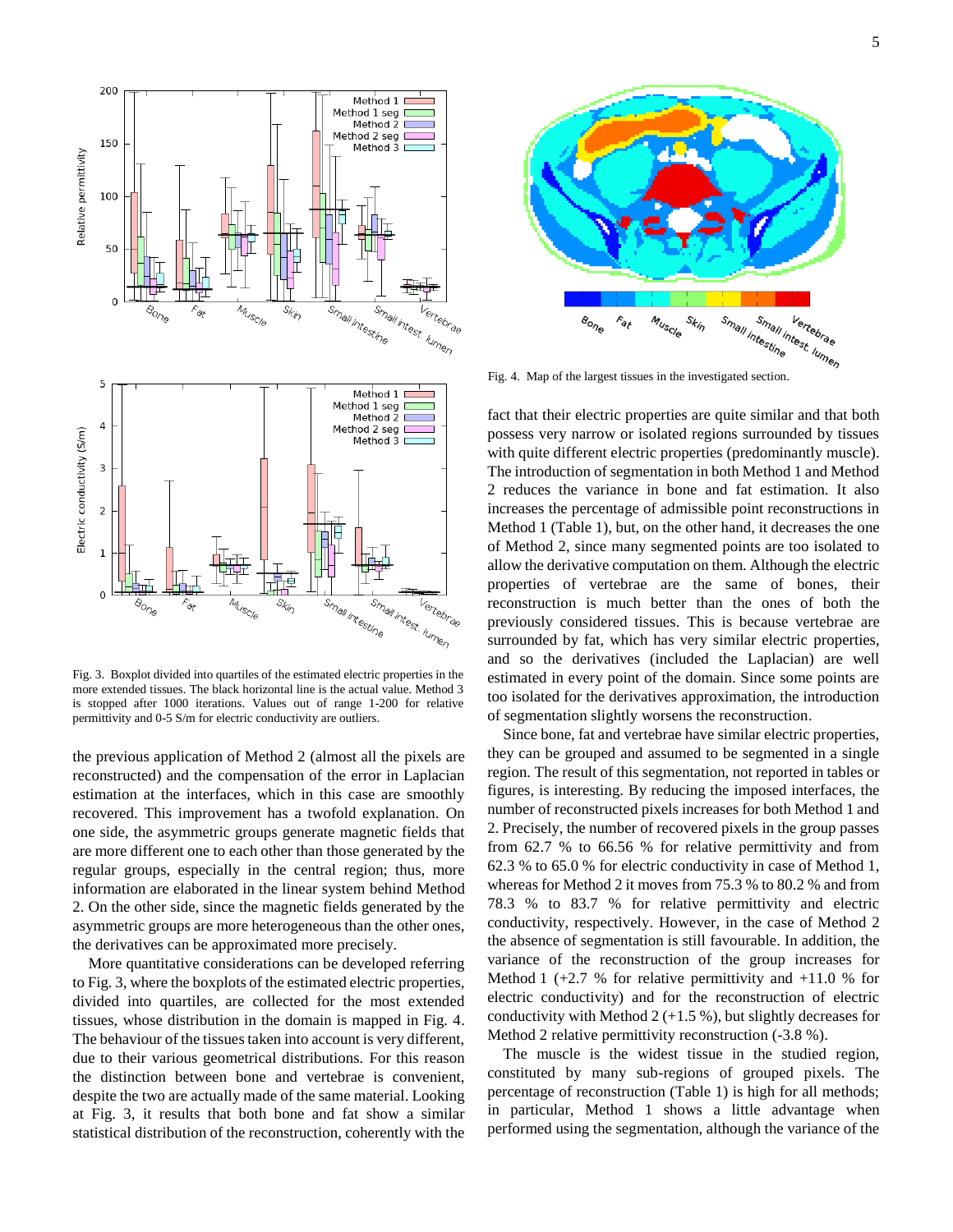TABLE I PERCENTAGE OF RECONSTRUCTED PIXELS

|                       | Extension | Method 1                        |          | Method 1 seg          |          | Method 2              |          | Method 2 seg          |          | Method 3              |          |
|-----------------------|-----------|---------------------------------|----------|-----------------------|----------|-----------------------|----------|-----------------------|----------|-----------------------|----------|
|                       | in pixels | $\varepsilon_{\text{\tiny{r}}}$ | $\sigma$ | $\varepsilon_{\rm r}$ | $\sigma$ | $\varepsilon_{\rm r}$ | $\sigma$ | $\varepsilon_{\rm r}$ | $\sigma$ | $\varepsilon_{\rm r}$ | $\sigma$ |
| Bone                  | 383       | 39.1 %                          | 43.8%    | 53.0 %                | 57.7 %   | 86.1 %                | 89.5 %   | 68.4 %                | 72.5 %   | 100 %                 | 100 %    |
| Fat                   | 2612      | 52.4 %                          | 58.9%    | 59.5 %                | 56.8%    | 92.7 %                | 93.5 %   | 72.9 %                | 76.4%    | 100 %                 | 100 %    |
| Muscle                | 4027      | 65.3%                           | 70.1 %   | 83.7 %                | 85.7 %   | 97.0 %                | 99.5 %   | 94.4 %                | 97.2 %   | 100 %                 | 100 %    |
| Skin                  | 553       | 42.4 %                          | 30.1 %   | 23.6 %                | 26.9%    | 85.3 %                | 100 %    | 29.2 %                | 36.5 %   | 100 %                 | 100 %    |
| Small intestine       | 414       | 21.4 %                          | 44.6 %   | 54.8%                 | 78.7 %   | 90.5 %                | 100 %    | 71.4 %                | 98.0 %   | 100 %                 | 100 %    |
| Small intestine lumen | 400       | 64.5 %                          | 74.5 %   | 84.7 %                | 95.0%    | $100\%$               | 100 %    | 94.0 %                | 100 %    | 100 %                 | 100 %    |
| Vertebrae             | 602       | 87.5 %                          | 88.7 %   | 82.5 %                | 89.0%    | 98.6 %                | 98.5 %   | 90.1 %                | 90.1 %   | 100 %                 | 100 %    |

For each method, the percentage of punctual values reconstructed in the range 1-200 for relative permittivity  $(\varepsilon_r)$  and 0-5 S/m for electric conductivity  $(\sigma)$  are collected for the most extended tissues (the extension in square pixels with 2 mm side is reported). Method 3 is stopped after 1000 iterations.

recovered values (Fig. 3) does not change. On the other hand, the segmentation increases the variance in muscle reconstruction using Method 2, and reduces its percentage of reconstruction. Method 3, which recovers acceptable values in any point of the domain (Table 1), has the best variance for muscle relative permittivity estimation, whereas it is equivalent to Method 2 looking for the electric conductivity.

Both the skin and the small intestine are thin tissues. Thus, although their electric properties are very different, the qualitative behaviour of their reconstruction is the same. Method 1 is unable to reconstruct them: only a few points are recovered and with a very high variance. There is no benefit in the application of the segmentation for these tissues, since many points are discarded being too isolated for derivatives approximation, and the remaining points show a wide variance for relative permittivity and almost all have null electric conductivity. Both Method 2 and Method 3 underestimate the properties of thin tissues. Method 3 guarantees a smaller variance near the actual values, anyway.

Finally, the small intestine lumen is a wide compact region with quite different electric properties with respect to the surrounding wall (i.e., the small intestine) and all methods recover it relatively well. The segmentation worsens the relative permittivity estimation, whereas sensibly improves the one of electric conductivity, by increasing the number of acceptable values and decreasing their variance.

As previously observed for bone, fat and vertebrae, also muscle, skin and small intestine lumen are tissues with very similar electric properties. However, to group them in a single region during segmentation does not change the reconstruction, since these tissues are separated and the number of imposed interfaces would remain the same.

The estimation of the power density dissipated by the RF electromagnetic radiation in the tissues is a complex task, also taking into account that Method 1 and Method 2 provide negative values of the electric properties in some points of the domain. By noticing that the actual value of each tissue is often close to the mean value recovered for it (Fig. 3), the issue may be overcome adopting, for each tissue, the corresponding mean value. Since such approach requires the segmentation of the domain (needed to distinguish to which tissue each point belongs), Method 1 and Method 2 have been applied using the shape-varying kernel regularization in order to reduce the variances and improve the quality of the mean (Fig. 3). Since Method 3 recovers no points with unreasonable values, the power density estimation has been performed directly on its



Fig. 5. Section of the waist with the power density dissipated by the electromagnetic radiation in the worst-case scenario, namely the whole body SAR (computed on the slice) is equal to 2 W/Kg. From left to right, in the first row are reported the reference values, and the reconstruction with Method 1 using segmentation; in the second row the reconstruction with Method 2 using segmentation, and the reconstruction with Method 3 after 1000 iterations. All methods are applied on a 2 mm grid.

reconstruction of the electric properties. The actual value and the estimations of the dissipated power density are reported in Fig. 5 in the worst-case scenario, namely in case of an actual average SAR evaluated on the slice equal to 2 W/kg. For SAR computation the densities of the tissues collected in [32] are adopted. As can be deduced by analysing Fig. 5, all methods are able to identify the hotspots location, but only Method 3 is quantitatively precise regarding the intensity. This is due to the fact that Method 3, by recovering the whole scattered electromagnetic field together with the electric properties, implicitly considers the effects of the components of the magnetic field that is not rotating in the nuclei precession wise, that are neglected in the relation (14).

### IV. CONCLUSION

In this paper, three main approaches for the MR-based EPT have been compared, focusing on their capability to recover the electric properties properly, as well as to estimate the power density dissipated by the RF radiation in the patient during the examination. In order to study the methods in an equivalent context, they have been applied to a virtual two-dimensional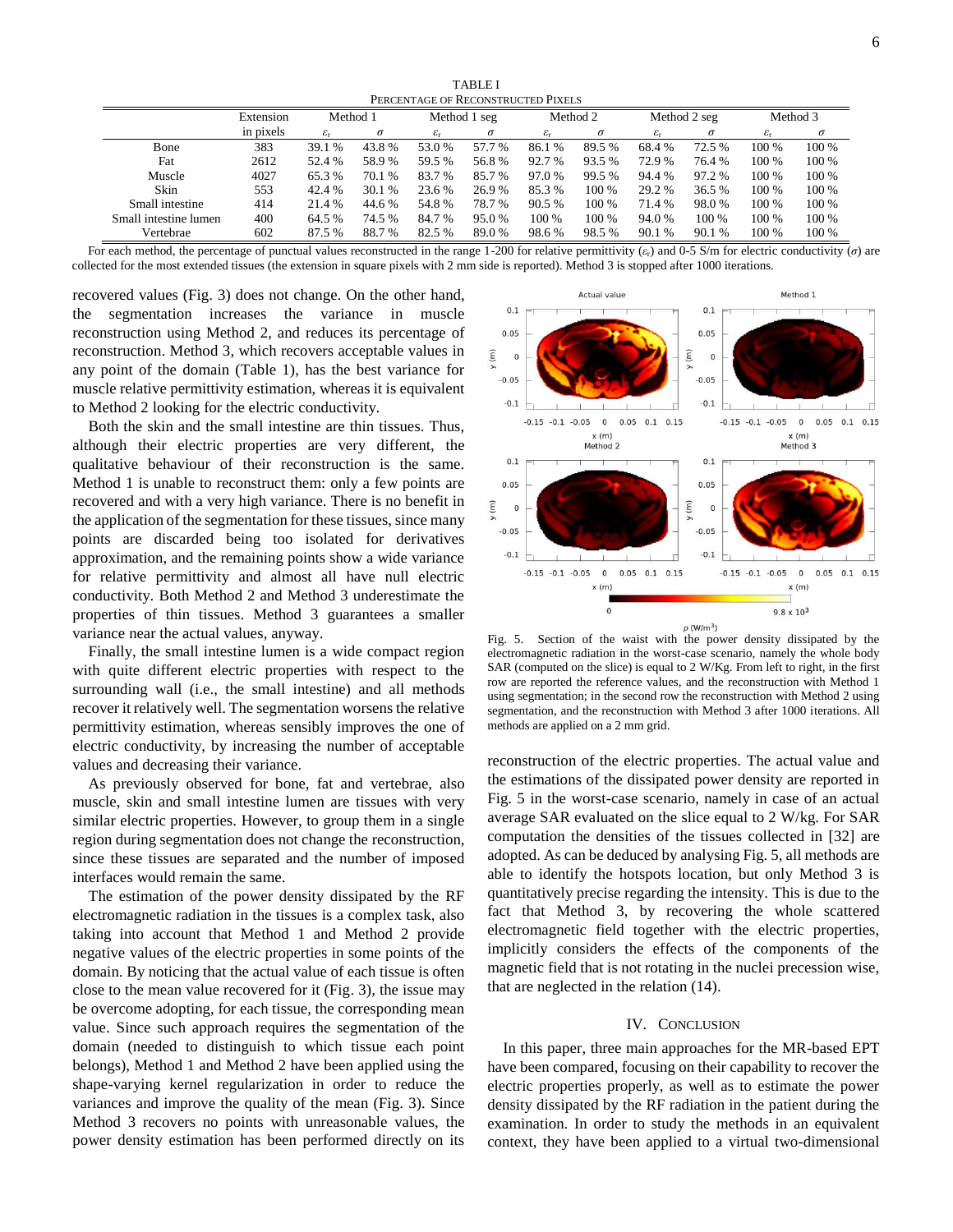model problem where the electromagnetic field generated by a 128 MHz birdcage on a transverse section of a human waist model has been numerically computed and used as virtual measurement. In addition, in order to focus on modelling and numerical errors, noise-free measurements have been used, namely an infinite signal to noise ratio (SNR) in the signal acquired by the MRI scanner has been assumed. Clearly, noise propagation through the methods and effects of different filtering techniques require further specific studies, as the one performed in [39] for Method 1.

The analysis of the recovered electric properties suggests that Method 3 leads to the best results in terms of accuracy, but at the cost of a higher computational demand with respect to the other methods. In particular, Method 2, without the adoption of segmentation based regularization techniques, recovers the electric properties a little worse than Method 3 but much faster. Consequently, in order to use global techniques for real-time applications (e.g., in clinics) more technological advances in software implementation are required (cluster parallelization, hardware acceleration), whereas at the state of the art it appears easier to rely on local methods when a rough image of electric properties distribution is required.

The interpretation of the results change when one refers to applications where processing time is less crucial and/or a more precise reconstruction is required, as for example in the hyperthermia treatment planning, or where information that are not accessible using local methods are required, like in MRI safety. Having in mind this last particular application, the possibility to estimate the dissipated power density as an extension of the MREPT methods has been studied. The results suggest that the contribution to the electric field due to the components of the magnetic field that are not rotating in the nuclei precession wise, neglected in the relation (14) used by local methods but implicitly considered by Method 3, may play a crucial role in the energy deposition on the patient. The neglected components are expected to be significant, for example, in case of ultra high field (UHF) MRI or when surface coils are used. Thus, although local methods prove to be able to localize the hotspots, they cannot quantitatively estimate them.

Clearly, the achieved results are not completely general, because obtained by analysing only one particular section of the abdominal region. Some considerations may change when a different slice is studied or a different orientation is considered (e.g., a coronal slice). When an efficient three-dimensional implementation of Method 3, which up to now has not been described in literature yet, will be available, it would be interesting to reproduce this analysis in three dimensions, with the aim of taking into account all the possible complex interactions among different tissues.

However, this work suggests with no doubt the importance of further studies on global methods, and in particular on Method 3, for safety applications, where the local dissipated power density is a requirement. At least two contributions on the progress of global methods can be distinguished: the development of more advanced software in order to reduce the time of execution of the procedures and guarantee their applicability in three dimensions, and the study of their feasibility *in vivo*.

#### **REFERENCES**

- [1] S. Sammet, "Magnetic resonance safety", *Abdom. Radiol.*, vol. 41, pp. 444–451, 2016.
- [2] S. M. Park, R. Kamondetdacha, A. Amjad and J. A. Nyenhuis, "MRI safety: RF-induced heating near straight wires," *IEEE Trans. Magn.*, vol. 41, pp. 4197-9, Oct. 2005.
- [3] M. Lu and S. Ueno, "Dosimetry of exposure of patients to pulsed gradient magnetic fields in MRI," *IEEE Trans. Magn*., vol. 47, no. 10, pp. 1841– 1844, Oct. 2011
- [4] International Electrotechnical Commission 2010 Medical electrical equipment - Part 2-33: Particular requirements for the basic safety and essential performance of magnetic resonance equipment for medical diagnosis IEC 60601-2-33 Ed. 3.
- [5] M. Gosselin et al., "Development of a new generation of high-resolution anatomical models for medical device evaluation: the Virtual Population 3.0", *Phys. Med. Biol.*, vol. 59, n. 18, pp. 5287-5303, Sept. 2014.
- [6] O. Bottauscio, M. Chiampi, J. Hand and L. Zilberti, "A GPU computational code for eddy-current problems in voxel-based anatomy," *IEEE Trans. Magn.*, vol. 51, Mar. 2015.
- [7] L. Yang, S. L. Ho, S. Yang and W. Fu, "Numerical analysis of inverse scattering in microwave imaging," *IEEE Trans. Magn.*, vol. 47, pp. 1482- 5, May 2011.
- [8] L. Yang, S. Yang, S. L. Ho and W. N. Fu, "An improved evolution strategy and its application to inverse scattering in microwave imaging," *IEEE Trans. Magn.*, vol. 51, Mar. 2015.
- [9] J. K. Seo and E. J. Woo, "Electrical tissue property imaging at low frequency using MREIT," *IEEE Trans. Med. Imag.*, vol. 61, pp. 1390-9, May 2014.
- [10] N. De Geeter, G. Crevecoeur and L. Dupré, "A numerical study on conductivity estimation of the human head in the low frequency domain using induced current MR phase imaging EIT with multiple gradients," *IEEE Trans. Magn.*, vol. 49, pp. 5004-10, Sept. 2013.
- [11] E.M. Haacke, L.S. Pepropoulos, E.W. Nilges and D.H. Wu, "Extraction of conductivity and permittivity using magnetic resonance imaging," *Phys. Med. Biol.*, vol. 36, pp. 723-34, June 1991.
- [12] U. Katscher et al., "Determination of Electric Conductivity and Local SAR Via B1 Mapping," *IEEE Trans. Med. Imag.*, vol. 28, pp. 1365-74, Sept. 2009.
- [13] U. Katscher, T. Voigt and C. Findeklee, "Electrical conductivity imaging using magnetic resonance tomography," *Conf. Proc. IEEE Eng. Med. Biol. Soc.*, Minneapolis, Minnesota, USA, 2009, pp. 3162-3164.
- [14] T. Voigt, U. Katscher and O. Doessel, "Quantitative Conductivity and Permittivity Imaging of the Human Brain Using Electric Properties Tomography," *Magn. Reson. Med.*, vol. 66, pp. 456-66, Aug. 2011.
- [15] T. Voigt, H. Homann, U. Katscher and O. Doessel, "Patient-individual local SAR determination: in vivo measurements and numerical validation," *Magn. Reson. Med.*, vol. 68, pp. 1117-26, Oct. 2012.
- [16] X. Zhang et al., "Quantitative prediction of radio frequency induced local heating derived from measured magnetic field maps in magnetic resonance imaging: a phantom validation at 7T," *Appl. Phys. Lett.*, vol. 105, pp. 244101, Dec. 2014.
- [17] J. Shin et al., "Initial study on in vivo conductivity mapping of breast cancer using MRI," *J. Magn. Reson. Imag.*, vol. 42, pp. 371-8, Aug. 2015.
- [18] E. Balidemaj et al., "Feasibility of electric property tomography of pelvic tumors at 3T," *Magn. Reson. Med.*, vol. 73, pp. 1505-13, Dec. 2015.
- [19] C. A. T. Van den Berg et al., "MR and hyperthermia: exploiting similarities for mutual benefit," in *Proc. 42nd Eur. Microw. Conf.*, Amsterdam, The Netherlands, 2012, pp. 632-635.
- [20] H. P. Kok et al., "Current state of the art of regional hyperthermia treatment planning: a review," *Radiat. Oncol.*, vol. 10, pp.196, Sept. 2015.
- [21] A.L. Van Lier et al., "B1+ Phase Mapping at 7 T and its Application for In Vivo Electrical Conductivity Mapping," *Magn. Reson. Med.*, vol. 67, pp. 552-61, Feb. 2012.
- [22] X. Zhang, P.F. Van de Moortele, S. Schmitter and B. He, "Complex B1 Mapping and Electrical Properties Imaging of the Human Brain Using a 16-channel Transceiver Coil at 7 T," *Magn. Reson. Med.*, vol. 69, pp. 1285-96, May 2013.
- [23] J.K. Seo et al., "Error Analysis of Nonconstant Admittivity for MR-Based Electric Property Imaging," *IEEE Trans. Med. Imag.*, vol. 31, pp. 430-7, Feb. 2012.